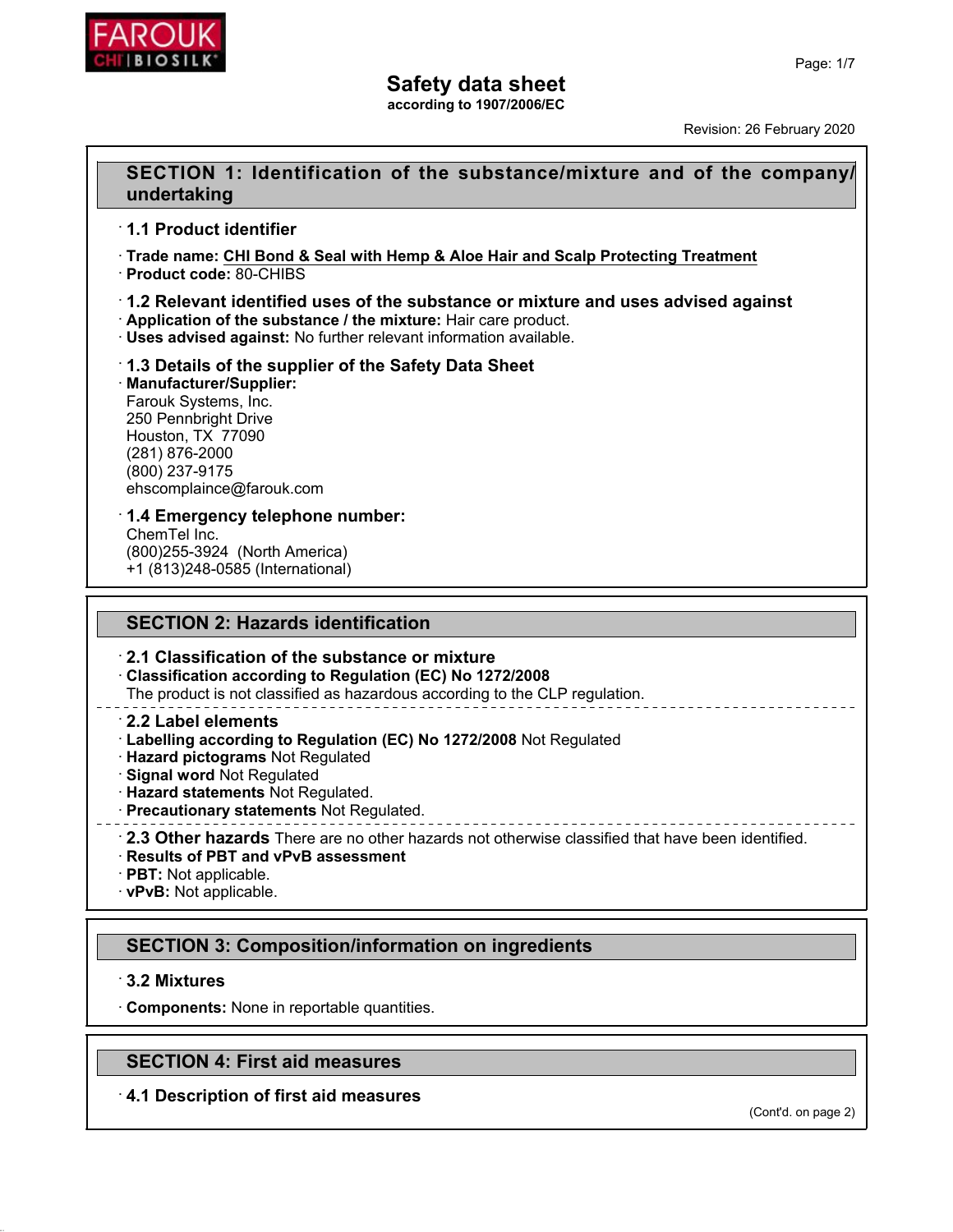

**according to 1907/2006/EC**

Revision: 26 February 2020

(Cont'd. from page 1)

### **Trade name: CHI Bond & Seal with Hemp & Aloe Hair and Scalp Protecting Treatment**

ꞏ **After inhalation:** Supply fresh air; consult doctor in case of complaints.

ꞏ **After skin contact:**

Product is manufactured for topical use. If irritation occurs, discontinue use and wash affected area with soap and water.

If skin irritation continues, consult a doctor.

ꞏ **After eye contact:**

Remove contact lenses if worn.

Rinse opened eye for several minutes under running water. If symptoms persist, consult a doctor.

- ꞏ **After swallowing:**
- Rinse out mouth and then drink plenty of water.

Do not induce vomiting; call for medical help immediately.

- ꞏ **4.2 Most important symptoms and effects, both acute and delayed** No further relevant information available.
- ꞏ **4.3 Indication of any immediate medical attention and special treatment needed** No further relevant information available.

# **SECTION 5: Firefighting measures**

- ꞏ **5.1 Extinguishing media**
- ꞏ **Suitable extinguishing agents:**

The product is not flammable.

Use fire extinguishing methods suitable to surrounding conditions.

- ꞏ **For safety reasons unsuitable extinguishing agents:** No further relevant information available.
- ꞏ **5.2 Special hazards arising from the substance or mixture**

No further relevant information available.

ꞏ **5.3 Advice for firefighters**

## ꞏ **Protective equipment:**

Wear self-contained respiratory protective device.

Wear fully protective suit.

## **SECTION 6: Accidental release measures**

#### ꞏ **6.1 Personal precautions, protective equipment and emergency procedures** No special measures required.

ꞏ **6.2 Environmental precautions** Avoid release to the environment.

ꞏ **6.3 Methods and material for containment and cleaning up**

Towel or mop up material and collect in a suitable container.

For larger spills, add sawdust, chalk or other inert binding material, then sweep up and discard.

Dispose of the material collected according to regulations.

ꞏ **6.4 Reference to other sections**

See Section 7 for information on safe handling.

See Section 8 for information on personal protection equipment.

See Section 13 for disposal information.

# **SECTION 7: Handling and storage**

ꞏ **7.1 Precautions for safe handling**

(Cont'd. on page 3)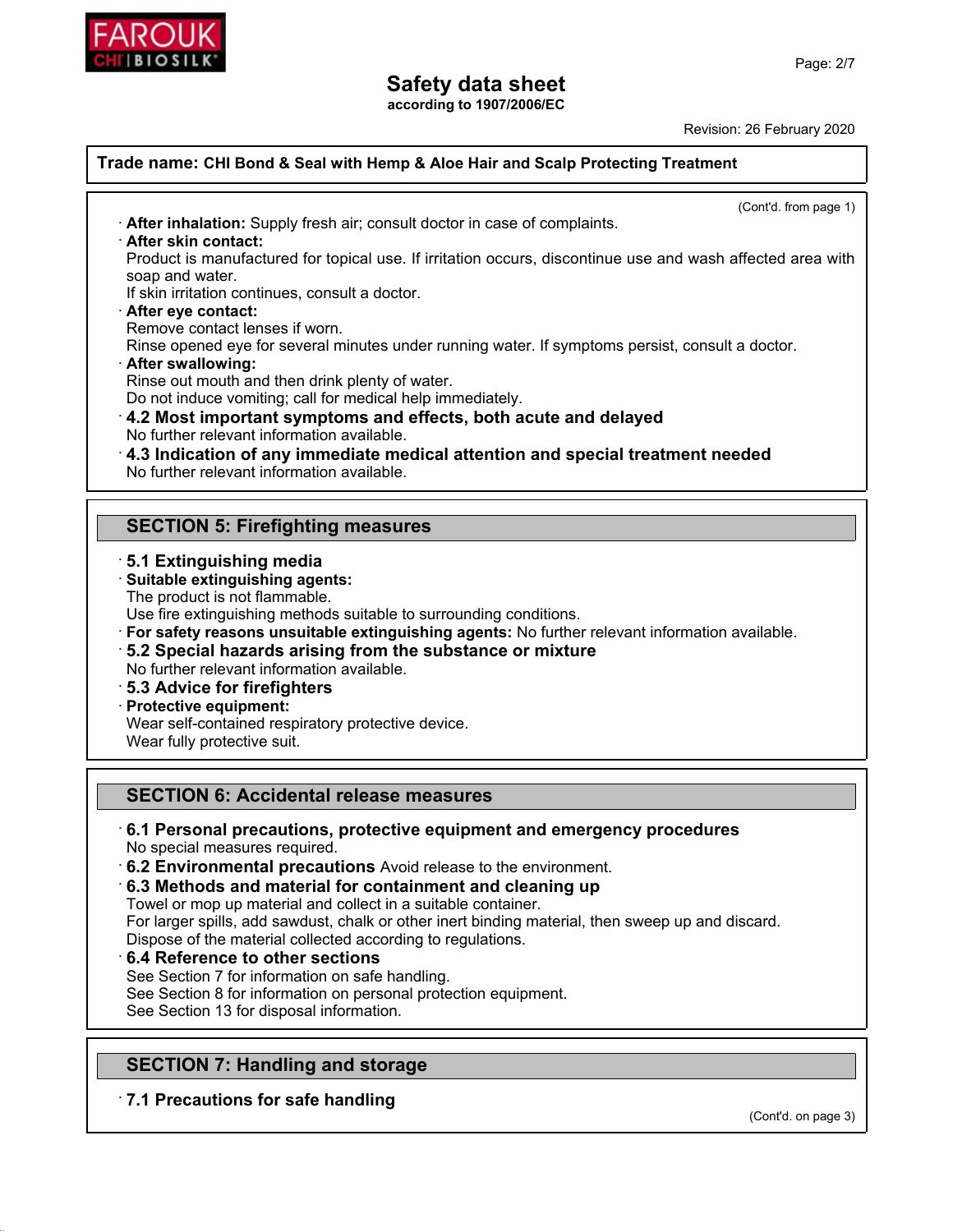

**according to 1907/2006/EC**

Revision: 26 February 2020

**Trade name: CHI Bond & Seal with Hemp & Aloe Hair and Scalp Protecting Treatment**

Keep out of reach of children. Avoid contact with the eyes.

ꞏ **7.2 Conditions for safe storage, including any incompatibilities**

ꞏ **Requirements to be met by storerooms and receptacles:**

Store in cool, dry conditions in well sealed receptacles.

ꞏ **Information about storage in one common storage facility:** Store away from foodstuffs.

ꞏ **7.3 Specific end use(s)** No further relevant information available.

## **SECTION 8: Exposure controls/personal protection**

### ꞏ **8.1 Control parameters**

ꞏ **Ingredients with limit values that require monitoring at the workplace:**

The product does not contain any relevant quantities of materials with critical values that have to be monitored at the workplace.

#### ꞏ **8.2 Exposure controls**

- ꞏ **General protective and hygienic measures:** Keep away from foodstuffs, beverages and feed.
- ꞏ **Respiratory protection:** Not required under normal conditions of use.
- ꞏ **Protection of hands:** Gloves not required under normal conditions of use.
- ꞏ **Eye protection:** Follow relevant national guidelines concerning the use of protective eyewear.
- ꞏ **Body protection:** Not required under normal conditions of use.
- ꞏ **Limitation and supervision of exposure into the environment:** No further relevant information available.
- ꞏ **Risk management measures:** No further relevant information available.

## **SECTION 9: Physical and chemical properties**

| 9.1 Information on basic physical and chemical properties |                                               |                     |
|-----------------------------------------------------------|-----------------------------------------------|---------------------|
| $\cdot$ Appearance                                        |                                               |                     |
| Form:                                                     | Liquid                                        |                     |
| Colour:                                                   | Clear                                         |                     |
|                                                           | Hazy.                                         |                     |
| · Odour:                                                  | Pleasant                                      |                     |
| Odour threshold:                                          | Not determined.                               |                     |
| · pH-value:                                               | $3,0-4,0$                                     |                     |
| · Melting point/freezing point:                           | Not determined.                               |                     |
| Initial boiling point and boiling range: Not determined.  |                                               |                     |
| · Flash point:                                            | The product is not flammable.                 |                     |
| · Flammability (solid, gas):                              | Not applicable.                               |                     |
| · Auto/Self-ignition temperature:                         | Not determined.                               |                     |
| · Decomposition temperature:                              | Not determined.                               |                     |
| <b>Explosive properties:</b>                              | Product does not present an explosion hazard. |                     |
| <b>Explosion limits</b>                                   |                                               |                     |
|                                                           |                                               | (Cont'd. on page 4) |

(Cont'd. from page 2)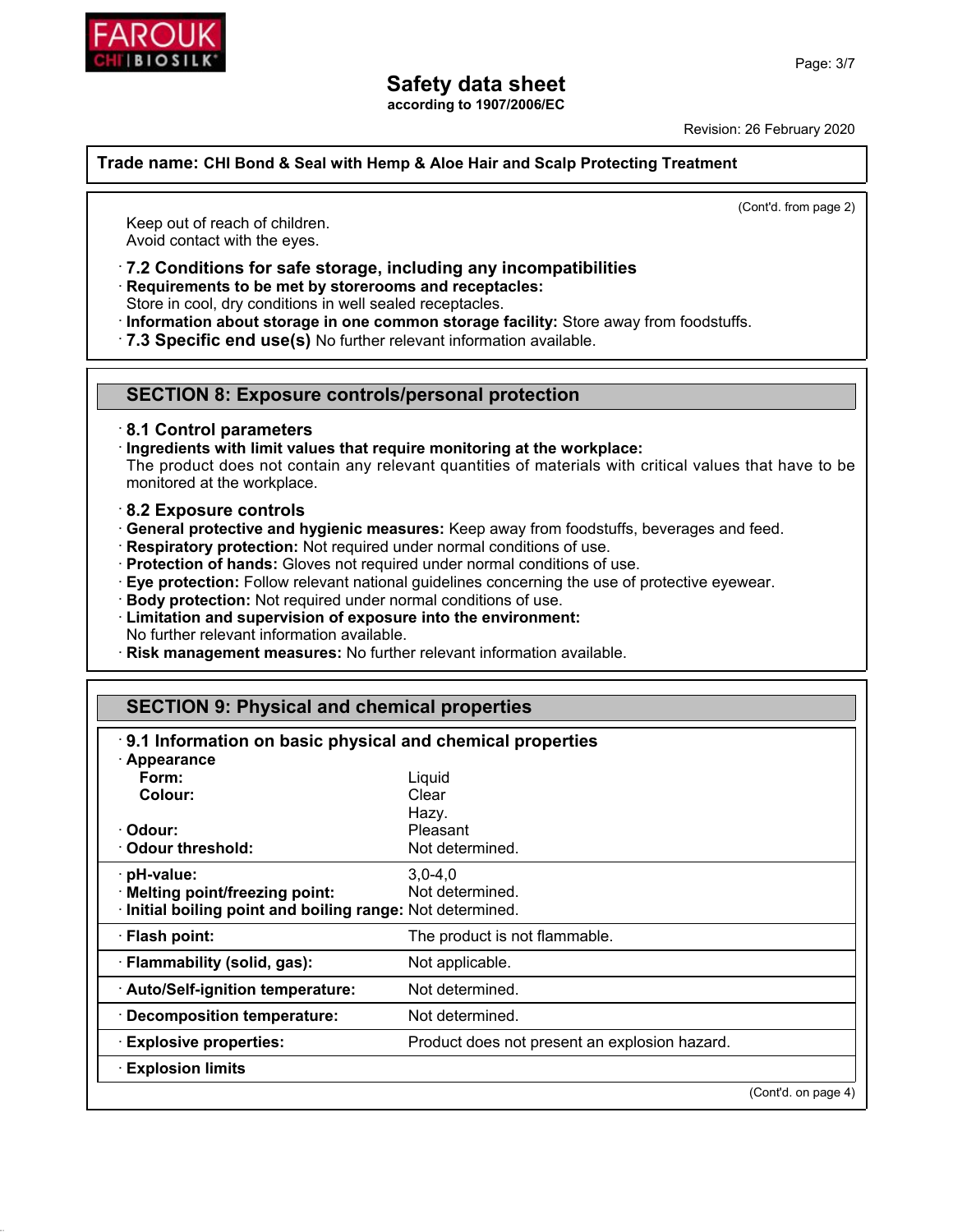

**according to 1907/2006/EC**

Revision: 26 February 2020

#### **Trade name: CHI Bond & Seal with Hemp & Aloe Hair and Scalp Protecting Treatment**

|                                                           |                                            | (Cont'd. from page 3) |
|-----------------------------------------------------------|--------------------------------------------|-----------------------|
| Lower:                                                    | Not determined.                            |                       |
| Upper:                                                    | Not determined.                            |                       |
| · Oxidising properties                                    | Non-oxidising.                             |                       |
| · Vapour pressure:                                        | Not determined.                            |                       |
| · Density:                                                |                                            |                       |
| <b>Relative density:</b>                                  | Not determined.                            |                       |
| <b>Vapour density:</b>                                    | Not determined.                            |                       |
| <b>Evaporation rate:</b>                                  | Not determined.                            |                       |
| · Solubility in / Miscibility with                        |                                            |                       |
| water:                                                    | Fully miscible.                            |                       |
| · Partition coefficient: n-octanol/water: Not determined. |                                            |                       |
| $\cdot$ Viscosity                                         |                                            |                       |
| Dynamic:                                                  | Not determined.                            |                       |
| Kinematic:                                                | Not determined.                            |                       |
| ⋅9.2 Other information                                    | No further relevant information available. |                       |
|                                                           |                                            |                       |

#### **SECTION 10: Stability and reactivity**

ꞏ **10.1 Reactivity** No further relevant information available.

ꞏ **10.2 Chemical stability** Stable under normal temperatures and pressures.

ꞏ **Thermal decomposition / conditions to be avoided:**

No decomposition if used and stored according to specifications.

- ꞏ **10.3 Possibility of hazardous reactions** Reacts with strong alkali.
- ꞏ **10.4 Conditions to avoid** Excessive heat.
- ꞏ **10.5 Incompatible materials** Alkalis

ꞏ **10.6 Hazardous decomposition products** No dangerous decomposition products known.

## **SECTION 11: Toxicological information**

ꞏ **11.1 Information on toxicological effects**

ꞏ **Acute toxicity:** Based on available data, the classification criteria are not met.

ꞏ **LD/LC50 values relevant for classification:** None.

ꞏ **Primary irritant effect**

ꞏ **Skin corrosion/irritation:** Based on available data, the classification criteria are not met.

- ꞏ **Serious eye damage/irritation:** Based on available data, the classification criteria are not met.
- ꞏ **Respiratory or skin sensitisation:** Based on available data, the classification criteria are not met.
- ꞏ **IARC (International Agency for Research on Cancer):**
- Present in trace quantities.

Reference to titanium dioxide is based on unbound respirable particles and is not applicable to the product as supplied.

13463-67-7 Titanium dioxide 2B

#### ꞏ **Probable routes of exposure:**

Ingestion.

Eye contact.

(Cont'd. on page 5)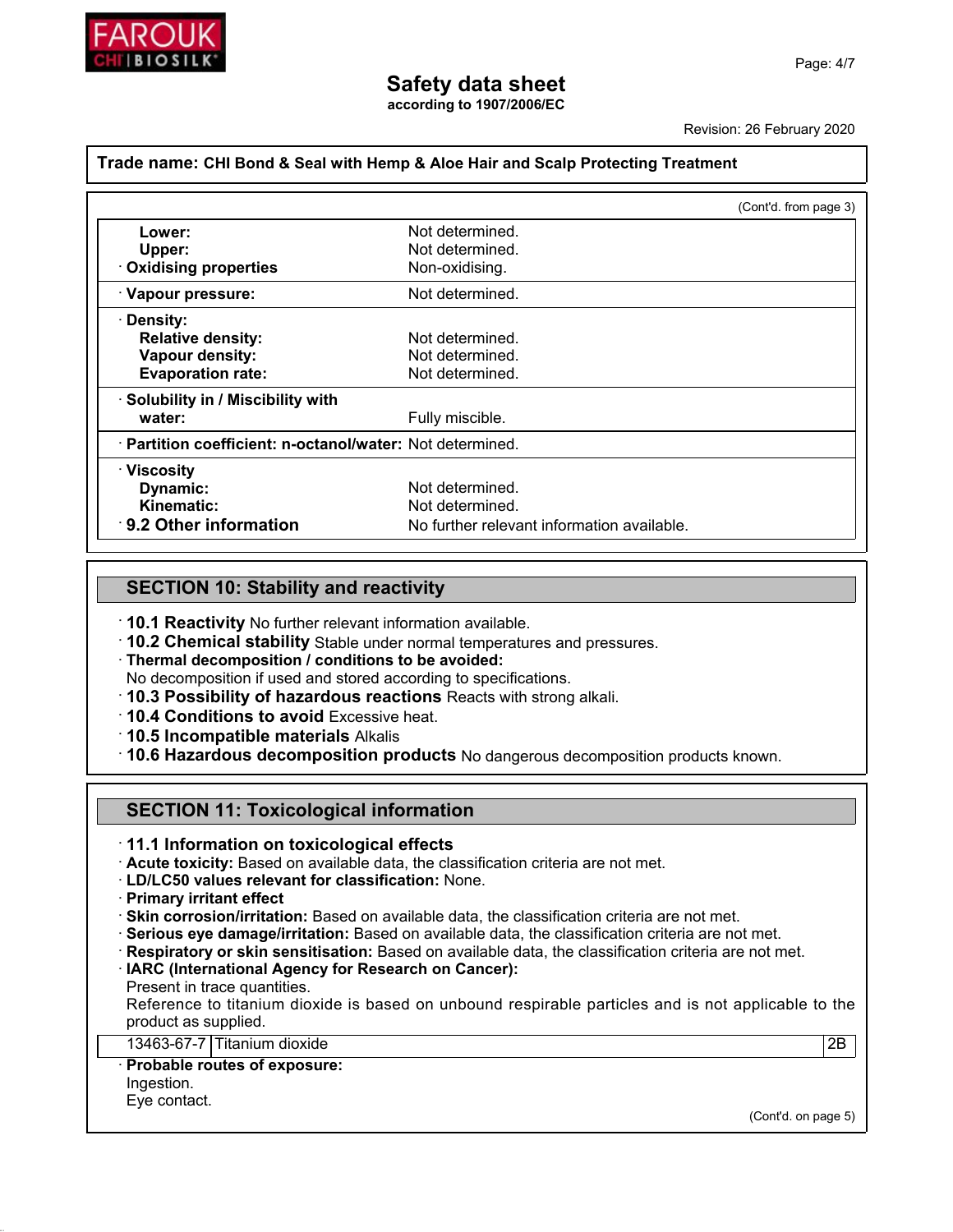

**according to 1907/2006/EC**

Revision: 26 February 2020

#### **Trade name: CHI Bond & Seal with Hemp & Aloe Hair and Scalp Protecting Treatment**

Skin contact.

(Cont'd. from page 4)

- ꞏ **Germ cell mutagenicity:** Based on available data, the classification criteria are not met.
- ꞏ **Carcinogenicity:** Based on available data, the classification criteria are not met.
- ꞏ **Reproductive toxicity:** Based on available data, the classification criteria are not met.
- ꞏ **STOT-single exposure:** Based on available data, the classification criteria are not met.
- ꞏ **STOT-repeated exposure:** Based on available data, the classification criteria are not met.
- ꞏ **Aspiration hazard:** Based on available data, the classification criteria are not met.

### **SECTION 12: Ecological information**

- ꞏ **12.1 Toxicity**
- ꞏ **Aquatic toxicity:** No further relevant information available.
- ꞏ **12.2 Persistence and degradability** No further relevant information available.
- ꞏ **12.3 Bioaccumulative potential** No further relevant information available.
- ꞏ **12.4 Mobility in soil** No further relevant information available.
- ꞏ **12.5 Results of PBT and vPvB assessment**
- ꞏ **PBT:** Not applicable.
- ꞏ **vPvB:** Not applicable.
- ꞏ **12.6 Other adverse effects** No further relevant information available.

## **SECTION 13: Disposal considerations**

#### ꞏ **13.1 Waste treatment methods**

#### ꞏ **Recommendation**

Smaller quantities can be disposed of with household waste.

Small amounts may be diluted with plenty of water and washed away. Dispose of larger amounts in accordance with Local Authority requirements.

The user of this material has the responsibility to dispose of unused material, residues and containers in compliance with all relevant local, state and federal laws and regulations regarding treatment, storage and disposal for hazardous and nonhazardous wastes.

#### ꞏ **Uncleaned packaging:**

**Recommendation:** Disposal must be made according to official regulations.

| Not Regulated |
|---------------|
|               |
| Not Regulated |
|               |
|               |
| Not Regulated |
|               |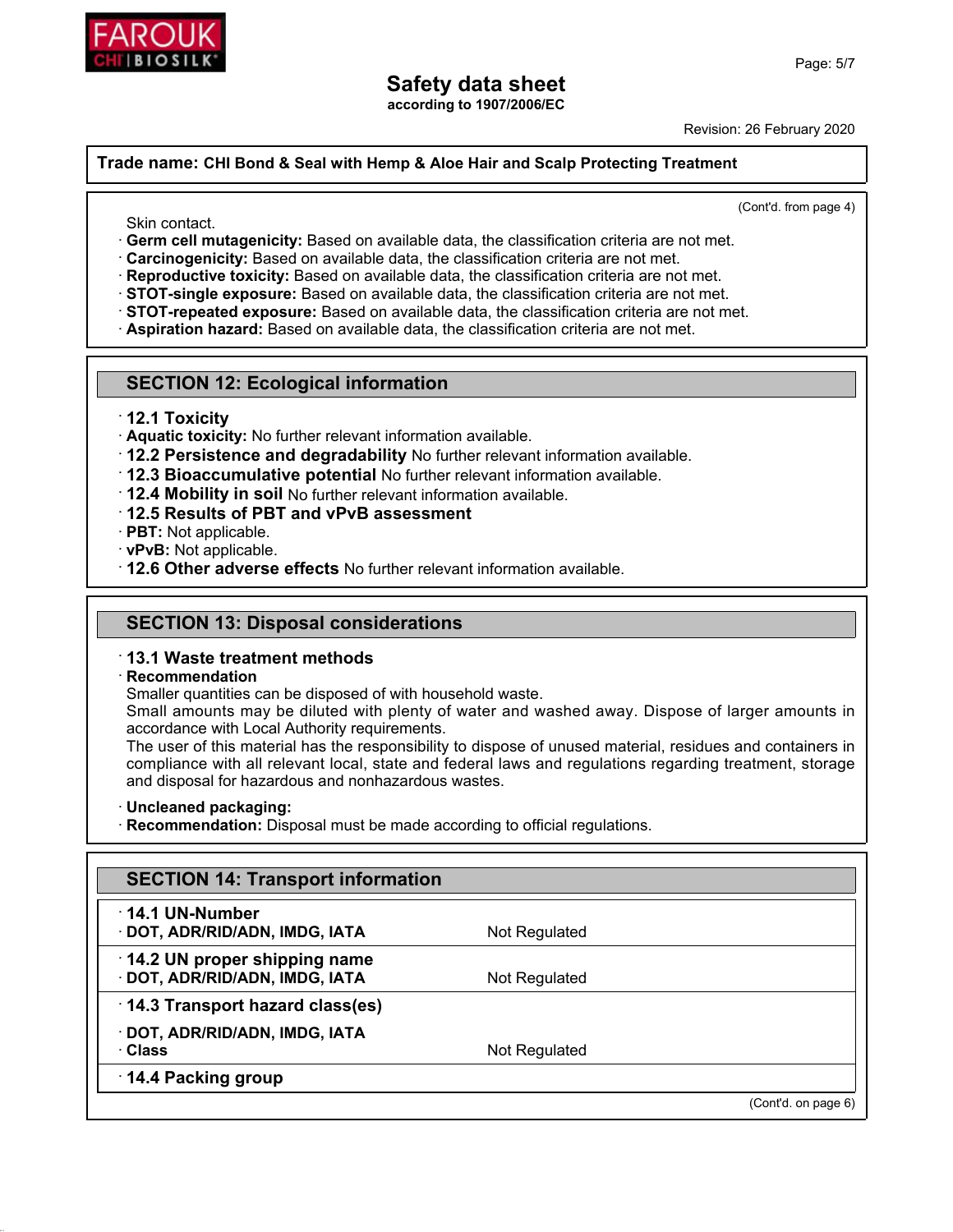

**according to 1907/2006/EC**

Revision: 26 February 2020

#### **Trade name: CHI Bond & Seal with Hemp & Aloe Hair and Scalp Protecting Treatment**

| Reference to titanium dioxide is based on unbound respirable particles and is not applicable to the                                                                                                               |
|-------------------------------------------------------------------------------------------------------------------------------------------------------------------------------------------------------------------|
|                                                                                                                                                                                                                   |
|                                                                                                                                                                                                                   |
| 2B                                                                                                                                                                                                                |
|                                                                                                                                                                                                                   |
|                                                                                                                                                                                                                   |
|                                                                                                                                                                                                                   |
|                                                                                                                                                                                                                   |
| 15.2 Chemical safety assessment: A Chemical Safety Assessment has not been carried out.                                                                                                                           |
|                                                                                                                                                                                                                   |
| · Named dangerous substances - ANNEX I None of the ingredients are listed.<br>Other regulations, limitations and prohibitive regulations<br>Substances of very high concern (SVHC) according to REACH, Article 57 |

This information is based on our present knowledge. However, this shall not constitute a guarantee for any specific product features and shall not establish a legally valid contractual relationship.

#### ꞏ **Abbreviations and acronyms:**

ADR: European Agreement concerning the International Carriage of Dangerous Goods by Road IMDG: International Maritime Code for Dangerous Goods DOT: US Department of Transportation IATA: International Air Transport Association GHS: Globally Harmonised System of Classification and Labelling of Chemicals EINECS: European Inventory of Existing Commercial Chemical Substances ELINCS: European List of Notified Chemical Substances CAS: Chemical Abstracts Service (division of the American Chemical Society) LC50: Lethal concentration, 50 percent LD50: Lethal dose, 50 percent PBT: Persistant, Bio-accumulable, Toxic SVHC: Substances of Very High Concern vPvB: very Persistent and very Bioaccumulative ꞏ **Sources** Website, European Chemicals Agency (echa.europa.eu) Website, US EPA Substance Registry Services (ofmpub.epa.gov/sor internet/registry/substreg/home/ overview/home.do) Website, Chemical Abstracts Registry, American Chemical Society (www.cas.org)

(Cont'd. on page 7)